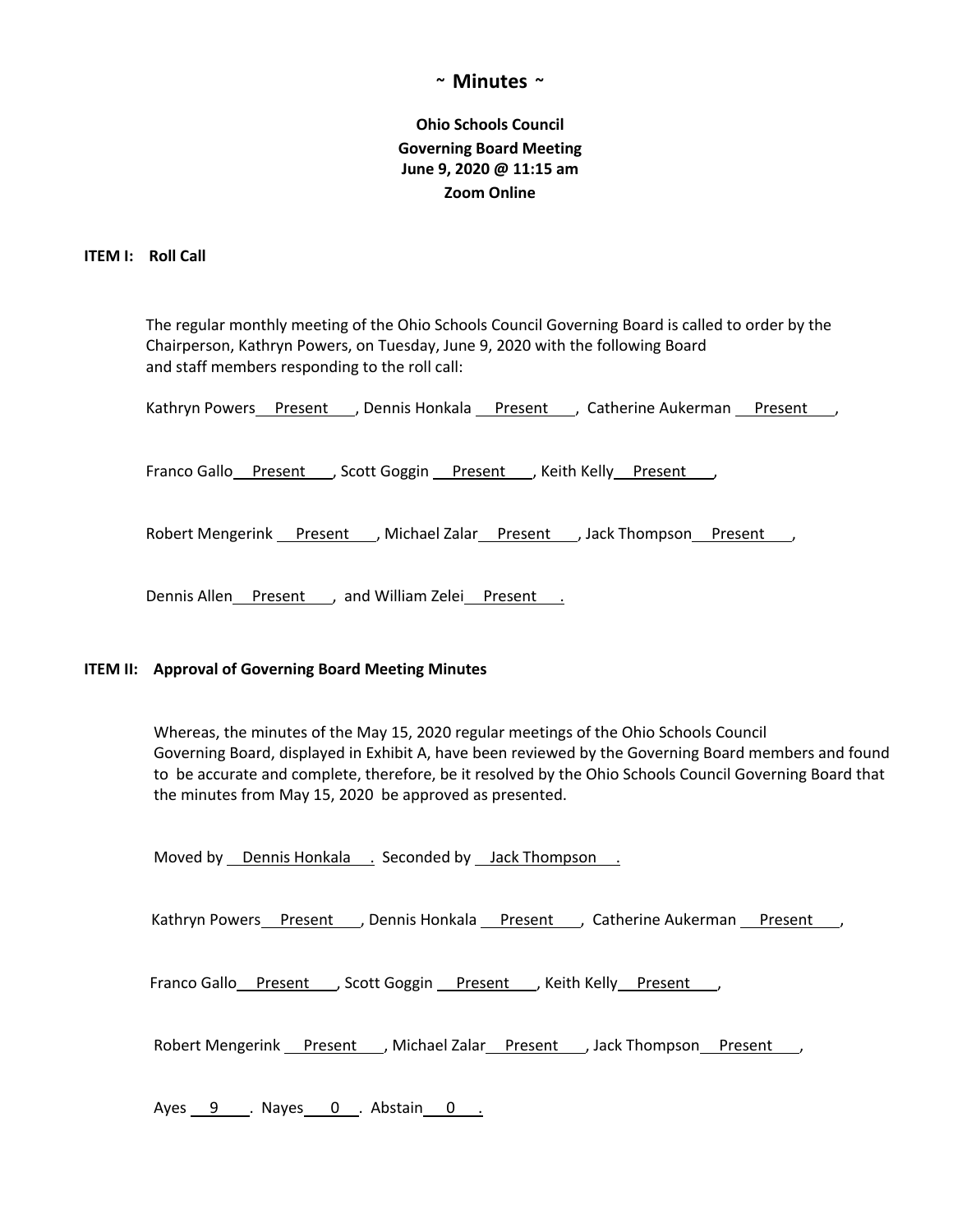#### **ITEM III: Approval of OSC Financial Report**

Whereas, the financial report for the month of May, 2020, displayed in Exhibit B has been reviewed by the Governing Board members and found to be accurate and complete, therefore be it resolved by the Ohio Schools Council Governing Board that the report be approved as presented.

Moved by \_\_\_ Michael Zalar \_\_\_ . Seconded by \_\_ Dennis Honkala \_\_\_ . Kathryn Powers Present , Dennis Honkala Present , Catherine Aukerman Present , Franco Gallo Present , Scott Goggin Present , Keith Kelly Present, Robert Mengerink Present , Michael Zalar Present , Jack Thompson Present Ayes 9 . Nayes 0 . Abstain 0 .

## **ITEM IV: Approval of Consent Agenda**

Whereas, the Executive Director recommends approval of the following items, therefore, be it resolved that the Ohio Schools Council Governing Board approves the items listed in the Consent Agenda.

- A) Electricity audits, per Ohio Schools Council/Yankel Agreement for the following OSC member districts: Liberty Local Schools, Stow-Munroe Falls City Schools, Wauseon Ex. Village Schools. Exhibit (C)
- B) Agreement between Ohio Schools Council and the following members, Maplewood Career Center & Southeast Local Schools, for the Amended and Restated Natural Gas Program, effective June 9, 2020. Exhibit (D)
- C) Sponsorship Agreement between the Ohio Schools Council and Liberty Mutual Insurance Company, effective June 9, 2020. Exhibit (E)
- D) Agreement between Ohio Schools Council and CBTS Technology Solutions Master Service Agreement, effective June 9, 2020. Exhibit (F)
- E) Allow the Executive Director to enter into a 12 month extension of the contract with Constellation to capture lower natural gas prices for OSC members, with Board approval of contract at its next meeting.
- F) Allow the Executive Director to approve a 30 month extension of the P4S contract with Engie Resources to capture lower electricity prices for P4S members, with Board approval of contract at its next meeting.
- G) Allow the Executive Director to enter into contracts with Equal Level, Forecast5 and Precision Retirements, with Board approval of contract at its next meeting.
- H) Allow the Executive Director to enter into a Food Service contract, for Farm to School Products and Dairy/Milk products, with Board approval of contract at its next meeting.
- I) Purchase and Resale of Covid19 Products to school districts.
- J) Purchase and Lease for Sale, of Milk Coolers to school districts
- K) Agreement with Kurtz Bros. to be an OSC approved Vendor.